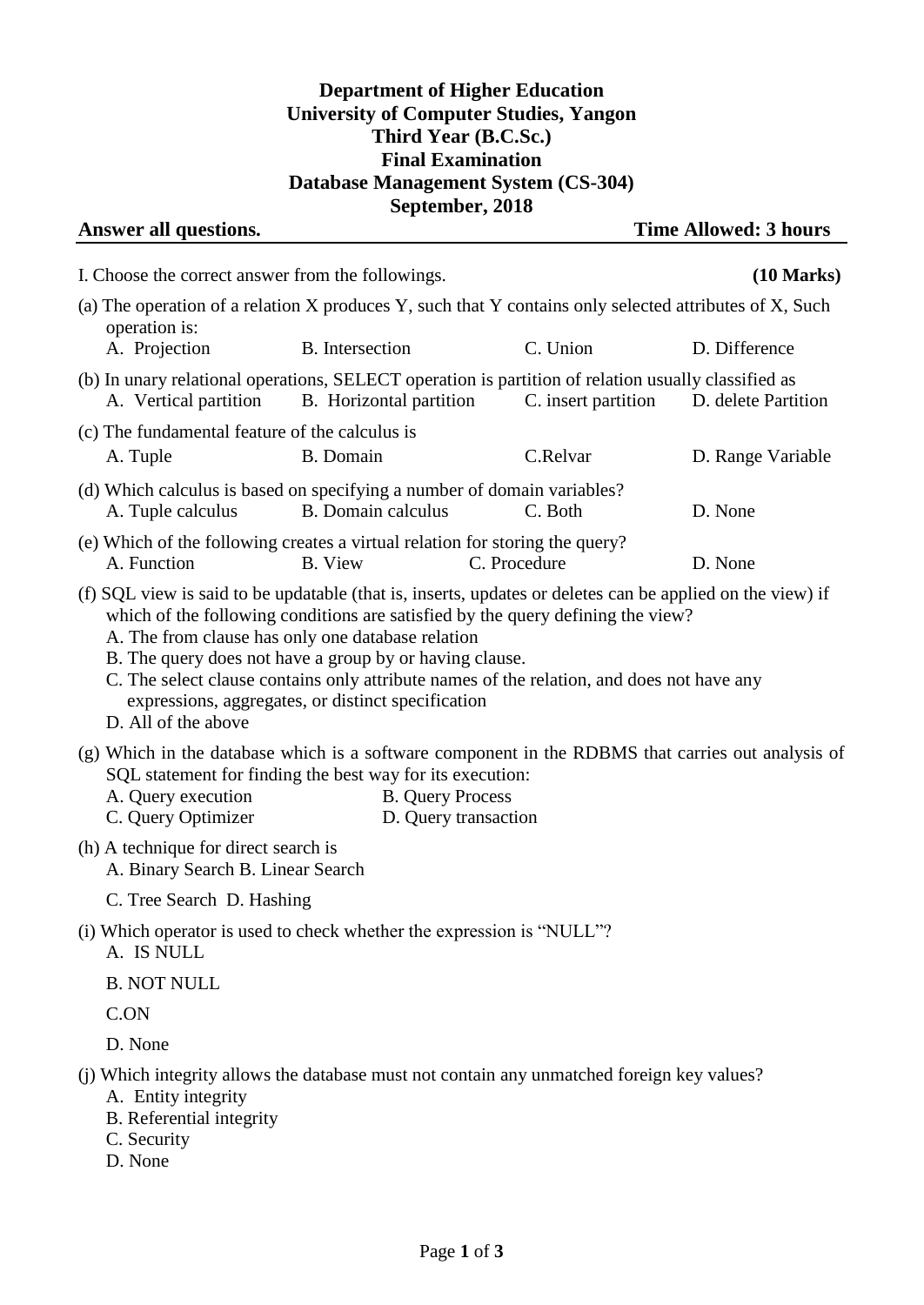**II.** Consider the following Glossary Store database: **(30 Marks)**

Customer (Cno, Name, Address) Employee (Eno, Name, Address, Salary) Product (Pno, Name, AQty, Weight, Color, Price) Order (OrdNo, Date, Eno, Cno, Shipadd) OrderDetails (OrdNo,Pno,Qty)

Write the following queries in Relational algebra and Relational calculus (tuple-oriented & domain oriented) statements.

- (a) Get the detail customer information for the order number "OR-100".
- (b) Get the employee in detail who sells the product color "red".
- (c) Get the total numbers of orders that was received by each employee.
- (d) Get the all product information that the order quantity is greater than 100.
- III. Answer all following questions.
- (a) Why views are used for the security purpose of the database? **(4 Marks)**
- (b) Create the following View on the above Glossary Store database in Problem II. **(6 Marks)**

(i) CuView that includes the customer information who made the order to store.

 (ii) SCView that includes the customer name, address and shipment address for the date 25-09-2018.

(c) Let the base Relvar: **(10 Marks)**

| Relvar                         | Number of tuples |
|--------------------------------|------------------|
| S(Sno, Sname, Status, City)    |                  |
| P(Pno,Pname,Color,Weight,City) |                  |
| SP(Sno, Pno, Qty)              |                  |

Let View SSP be define as S Join SP

| S#             | SName        | Status | City   | P#             | Qty |
|----------------|--------------|--------|--------|----------------|-----|
| S <sub>1</sub> | Smith        | 20     | London | P <sub>1</sub> | 300 |
| S <sub>1</sub> | Smith        | 20     | London | P <sub>2</sub> | 200 |
| S <sub>1</sub> | Smith        | 20     | London | P <sub>3</sub> | 400 |
| S <sub>1</sub> | Smith        | 20     | London | P4             | 200 |
| S <sub>1</sub> | Smith        | 20     | London | P <sub>5</sub> | 100 |
| S <sub>1</sub> | Smith        | 20     | London | P <sub>6</sub> | 100 |
| S <sub>2</sub> | Jones        | 10     | Paris  | P <sub>1</sub> | 300 |
| S <sub>2</sub> | Jones        | 10     | Paris  | P <sub>2</sub> | 400 |
| S <sub>3</sub> | <b>Blake</b> | 30     | Paris  | P <sub>2</sub> | 200 |
| S <sub>4</sub> | Clark        | 20     | London | P <sub>2</sub> | 200 |
| <b>S4</b>      | Clark        | 20     | London | P <sub>3</sub> | 300 |
| S4             | Clark        | 20     | London | P3             | 400 |

Check the following operations are fail or successful. Why?

- (i) To insert the tuple(S4,Clark,20,Athens,P6,100) into SSP
- (ii) To insert the tuple(S4,Clark,20,London,P6,100) into SSP
- (iii)To delete the tuple(S3,Blake,30,Paris,P2,200) from SSP
- (iv)To delete the tuple(S1,Smith,20,London,P1,300) into SSP
- (v) To update the SSP tuple (S1,Smith,20,London,P2,200) to (S1,Smith,20,Athen,P2,200).